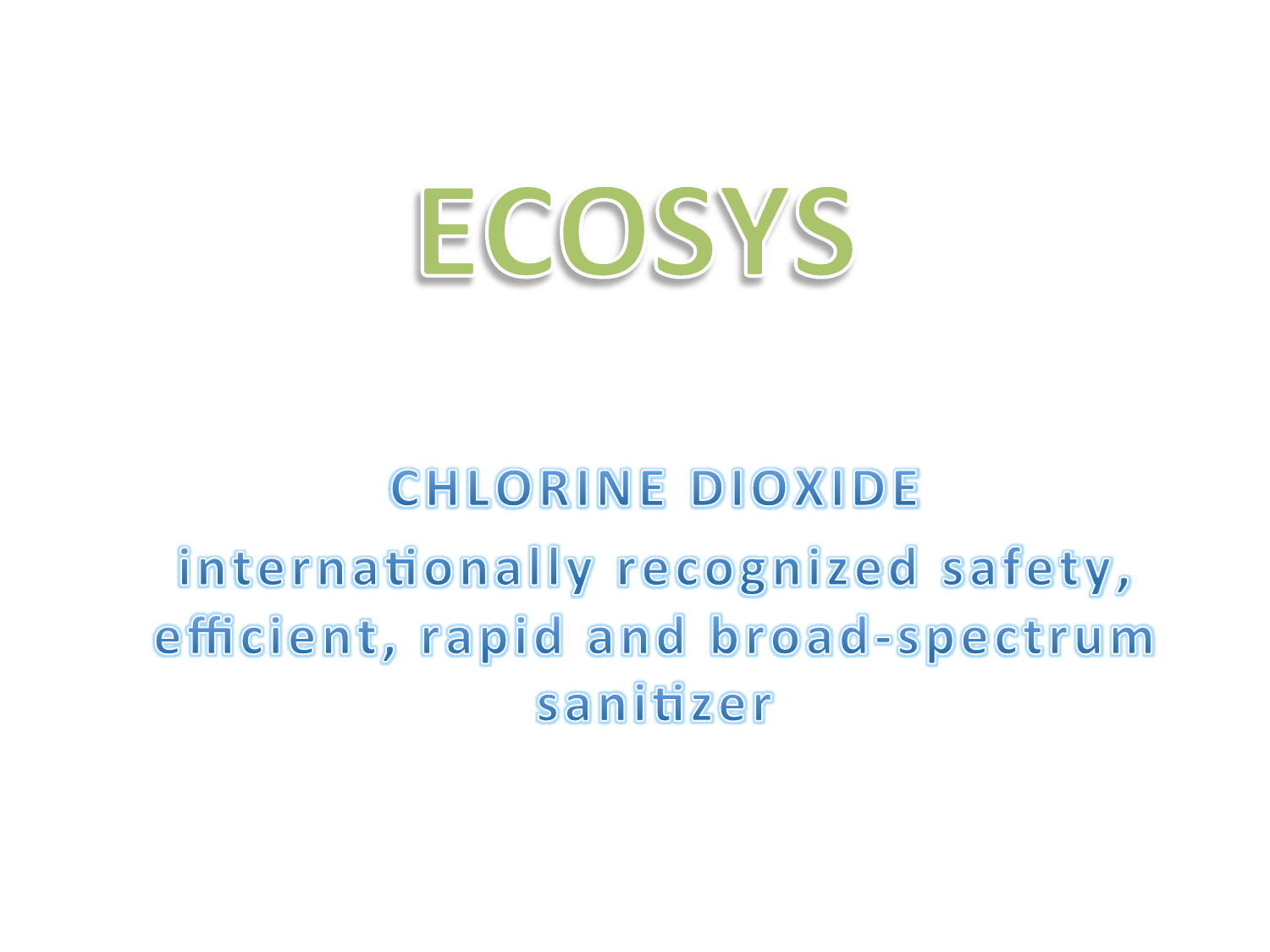#### **HISTORY & REFERENCE**

| <b>Time</b> | <b>State</b>     | <b>Approved Bureau</b>         | <b>Usage Range</b>                                                                                                                                                       |  |  |
|-------------|------------------|--------------------------------|--------------------------------------------------------------------------------------------------------------------------------------------------------------------------|--|--|
| 1982        |                  | <b>WHO</b>                     | <b>Drinking Water Disinfection</b>                                                                                                                                       |  |  |
| 1985        | U.S.A            | <b>FDA</b>                     | <b>Food Processing Equipment Sterilization</b>                                                                                                                           |  |  |
| 1985        | EU               | <b>European Commission</b>     | Drinking water disinfection, food industry, medical, livestock husbandry, aquaculture,<br>environment and public areas disinfection and sterilization                    |  |  |
| 1987        | Germany          |                                | <b>Drinking Water Disinfection</b>                                                                                                                                       |  |  |
| 1987        | <b>UK</b>        | <b>Ministry of Health</b>      | Drinking water disinfection, hospital, livestock aquaculture, environment and public<br>areas disinfection and sterilization                                             |  |  |
| 1987        | U.S.A            | <b>EPA</b>                     | Food processing plants, breweries, restaurants, environmental disinfection;<br>Hospitals, labs and non-empty rigid surface equipment sterilization and removal<br>mildew |  |  |
| 1989        | U.S.A            | <b>EPA</b>                     | Storage water disinfection; livestock, disinfection and deodorizing                                                                                                      |  |  |
| 1988        | Japan            | <b>Ministry of Food Health</b> | <b>Drinking water disinfection</b>                                                                                                                                       |  |  |
| 1987        | <b>Australia</b> | <b>Ministry of Health</b>      | No. 926 food Additives, food Bleacher                                                                                                                                    |  |  |
| 1987        | China            | <b>Ministry of Health</b>      | Food industry, medical, pharmaceutical, livestock husbandry, aquaculture,<br>environment and public areas disinfection and sterilization                                 |  |  |
| 1996        | China            | <b>Ministry of Health</b>      | Food additives, fruits and vegetables Preservation                                                                                                                       |  |  |
| 2002        | U.S.A            | <b>FDA</b>                     | Food processing equipment, pipe, crafts and arts equipment, especially in milk<br>processing plant                                                                       |  |  |
| 2005        | China            | <b>Ministry of Health</b>      | <b>Drinking Water Disinfection</b>                                                                                                                                       |  |  |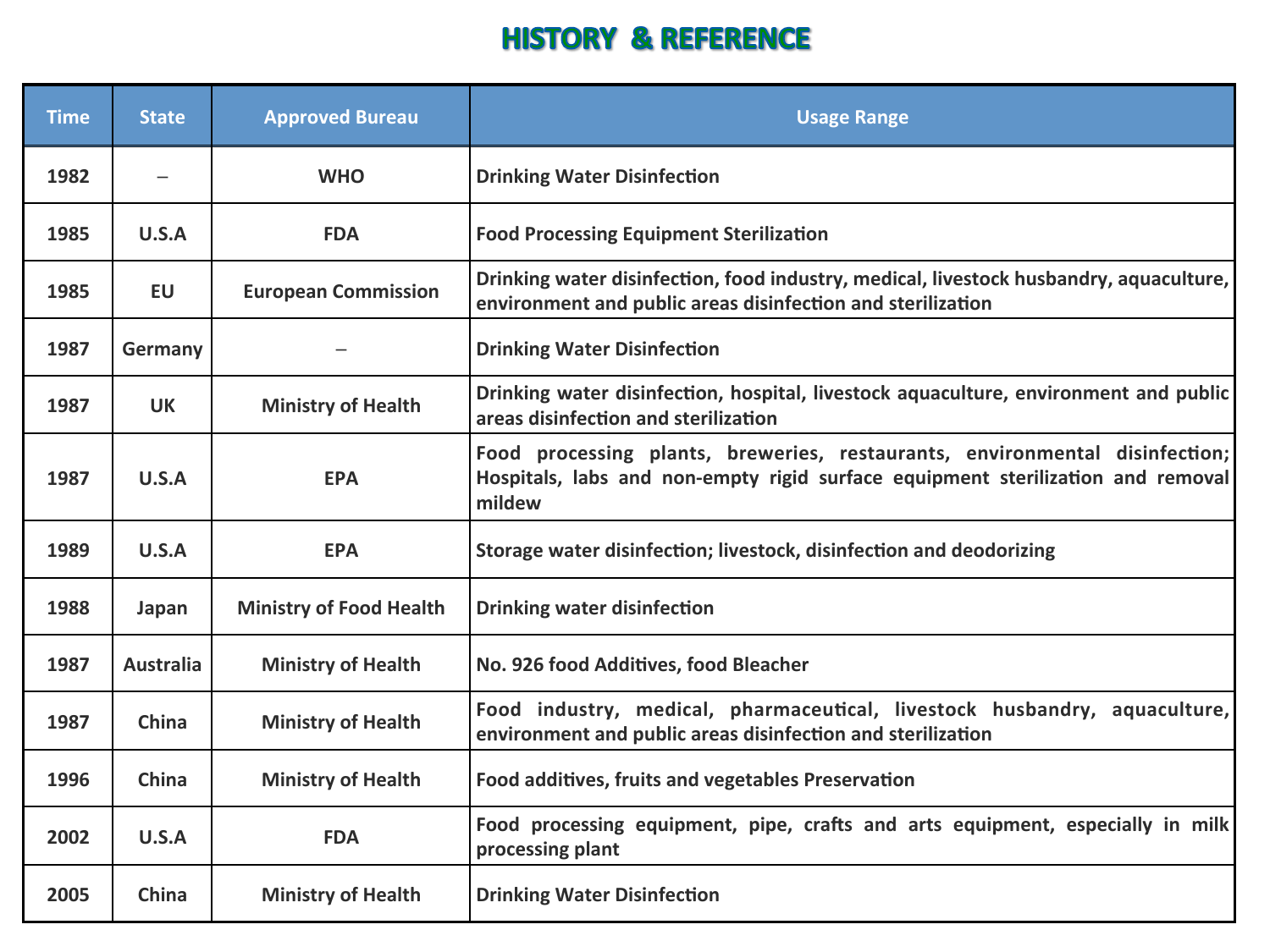

#### **SPECTRUM OF CHLORINE DIOXIDE**

### • **Bakteri:**

Bacillus cereus, Bacillus circulans, Bacillus subtilis, Bifidobacterium animalis, Campylobacter jejuni, Clostridium difficile, Clostridium perfringens, Corynebacterium parvum, Enterobacter cloacae, Enterobacter hafnia, Eschericia coli, *E. coli O157:H7, Flavobacterium sp., Fusobacterium nucleatum, Klebsiella pneumonia, Listeria monocytogenes, methicillin-resistance Staphylococcus aureus (MRSA), Mycobacterium bovis (TB), Mycobacterium smegmatis, Mycobacterium kansasii, Pseudomonas aeroginosa, Pseudomonas sp., Salmonella choleraesuis, Salmonella enteridis,* Salmonella typhi, Salmonella typhimurium, Salmonella typhosa, Sarcina lutea, Staphylococcus aureus, Staphylococcus epidermidis, Streptococcus faecalis, Streptococcus pyogenes, Yersinia enterocolitica, vancomycin-resistance *Enterococcus faecalis (VRE)*, etc.

#### • **Virus:**

Adenovirus, Bluetongue virus, Canine Parvovirus, Coxsackievirus, Corona virus, Encephalomyocarditis (EMS), *Echovirus, Feline calicivirus, Feline parvovirus, Hepatitis A virus, Herpes virus I, Herpes virus II, Human Immunodeficiency Virus Type 1 (HIV-1), Influenza-A virus, Iridovirus, Mouse virus, Mouse hepatitis virus, Minute virus* of Mice (MVM), Mouse encephalomyelitis virus, Mouse polio virus (MEV), Newcastle disease virus, Norovirus, *Parainfluenza, Pertiviries - Togaviridae, Poliovirus-1, Rotavirus, Rhinovirus type 37, Vaccinia virus, Vesicular stomatitis virus,* etc.

#### • **Fungus:**

Aspergillus flavus, Aspergillus niger, Candida albicans, Fonsecaea pedrosoi, Fusarium sp., Mucor sp., Scopulariosis sp., *Trichophyton rubrum, Trichophyton mentagrophytes, Sachromyces cerevisiae, etc.*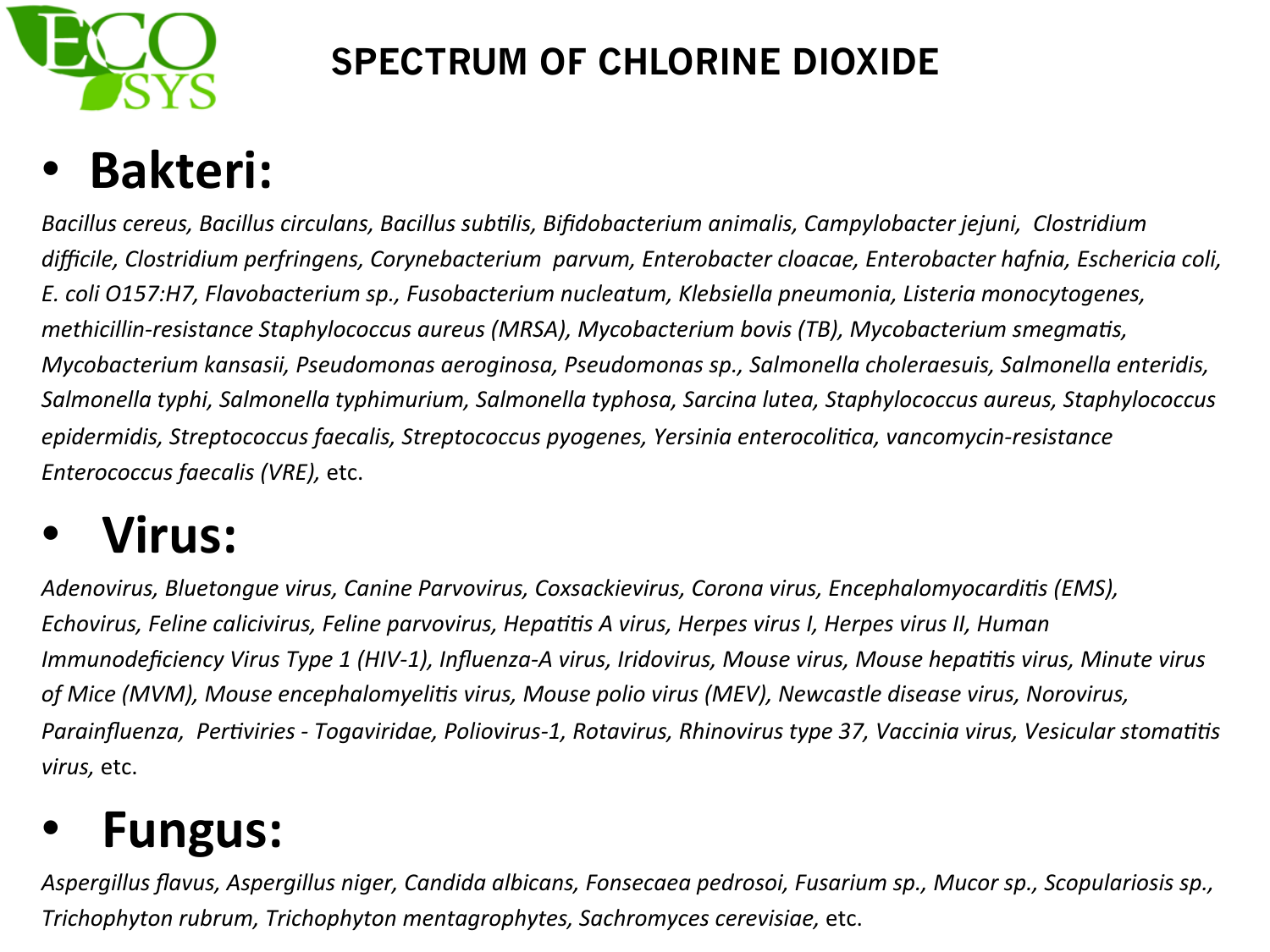

#### THE CLO<sub>2</sub> COMPARES WITH OTHER DISINFECTANT

| <b>Characters</b>                  | ClO <sub>2</sub>                            | Chlor-<br>hexidine | Chlorine /<br><b>Hypochlorite</b>   | <b>Phenol</b>         | <b>Aldehyde</b>                             | <b>NaOH</b>     | <b>Alcohol</b> |
|------------------------------------|---------------------------------------------|--------------------|-------------------------------------|-----------------------|---------------------------------------------|-----------------|----------------|
| <b>Resistance to</b><br>Organic    | Good                                        | Ordinary           | Poor                                | General               | Good                                        | Good            | General        |
| Activity in Hard-<br>water         | <b>Yes</b>                                  | Yes                | <b>Yes</b>                          | <b>No</b>             | Yes                                         | Yes             | Yes            |
| <b>Affect High</b><br>Temperature  | <b>Result is</b><br>best in<br>$26 - 60$ °C | <b>No</b>          | Activity<br>decreased<br>below 43°C | Activity<br>increased | <b>Result is</b><br>best in<br>$26 - 60$ °C | <b>No</b>       | <b>No</b>      |
| pH Range                           | No effect                                   | <b>Alkaline</b>    | <b>Acidic</b>                       | <b>Acidic</b>         | No effect                                   | <b>Alkaline</b> | No effect      |
| <b>Anion Soap</b><br>Compatibility | <b>No</b>                                   | Yes                | <b>No</b>                           | Yes                   | Yes                                         | Yes             | <b>No</b>      |
| Activity of<br>Residue             | <b>No</b>                                   | Yes                | <b>No</b>                           | Yes                   | <b>No</b>                                   | Yes             | <b>No</b>      |
| Toxicity or<br><b>Discomfort</b>   | <b>No</b>                                   | <b>No</b>          | <b>Yes</b>                          | Yes                   | Yes                                         | Yes             | Yes            |
| Damage to<br>Surface               | <b>No</b>                                   | <b>No</b>          | <b>Yes</b>                          | <b>No</b>             | Yes                                         | Yes             | <b>No</b>      |
| Kill the Bacteria                  | <b>Most</b>                                 | Part               | <b>Most</b>                         | <b>Most</b>           | Yes                                         | <b>Most</b>     | <b>Most</b>    |
| Kill the Spores                    | Yes                                         | Part               | Part                                | <b>No</b>             | Yes                                         | Yes             | <b>No</b>      |
| Kill the Viruses                   | <b>Yes</b>                                  | <b>No</b>          | Part                                | Part                  | Yes                                         | Yes             | Part           |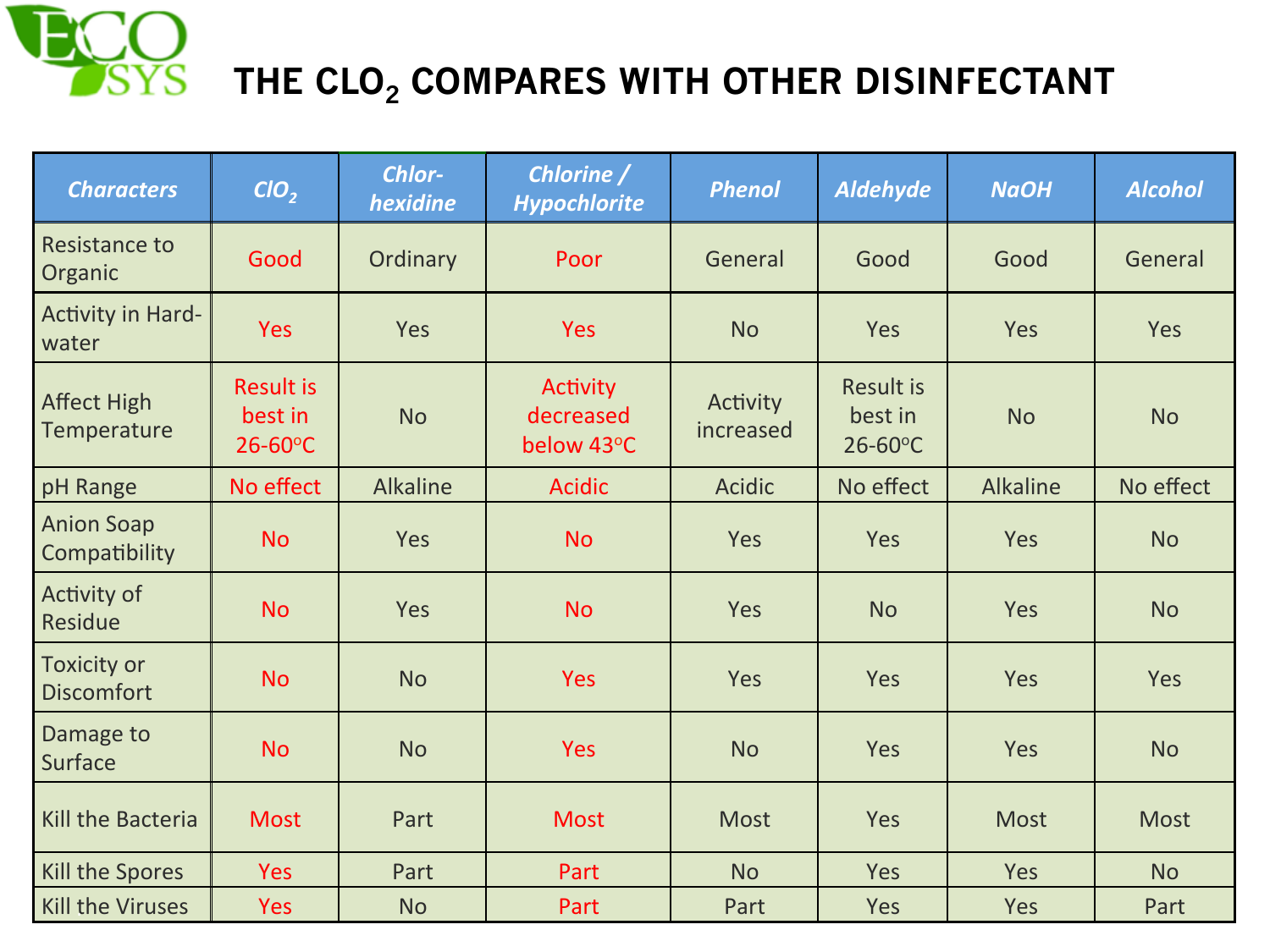

#### **ADVANTAGES THAT CHLORINE DIOXIDE TREATMENTS HAVE OVER CHLORINE BASED SYSTEMS**

| <b>CHLORINE</b>                                                                              | <b>CHLORINE DIOXIDE</b>                                                                                                                                       |
|----------------------------------------------------------------------------------------------|---------------------------------------------------------------------------------------------------------------------------------------------------------------|
| Does not remove biofilm                                                                      | Will remove biofilm and thus clean tanks and pipes                                                                                                            |
| Produces unwanted by-products including carcinogent                                          | Does not form chlorinated by-products                                                                                                                         |
| Is corrosive and unpleasant to handle                                                        | Is much less corrosive than chlorine. Does not hydrolyse to form an<br>acid                                                                                   |
| Already Banned in certain parts of Europe and the USA                                        | Is rapidly replacing chlorine in many of these areas                                                                                                          |
| Is pH dependent and very ineffective above pH 7                                              | Is not pH dependent ( <ph 11)<="" td=""></ph>                                                                                                                 |
| Is ineffective against complex organisms (e.g: Cysts & Protozoa)                             | A very broad spectrum kill                                                                                                                                    |
| Limited oxidative effect against various chemical contaminants.<br>Forms chlorinated phenols | Destroys phenols (without forming chlorinated phenols) specific<br>destruction of Hydrogen Sulphides. Destruction of a wide range of<br>chemical contaminants |
| Neutralisation required before dumping to the foul drain                                     | Because no unwanted by-products are formed, and will have a<br>lower residual after use, no neutralization normally required                                  |
| Can not be used at temperatures above 40°C due to the release of<br>chlorine gas             | Effective at higher temperatures-does not disassociate as rapidly as<br>chlorine                                                                              |
| Increased disinfection time and more service work required to<br>combat high bug counts      | Cost savings in labour and use efficiency outweighs the additional<br>chemical costs                                                                          |